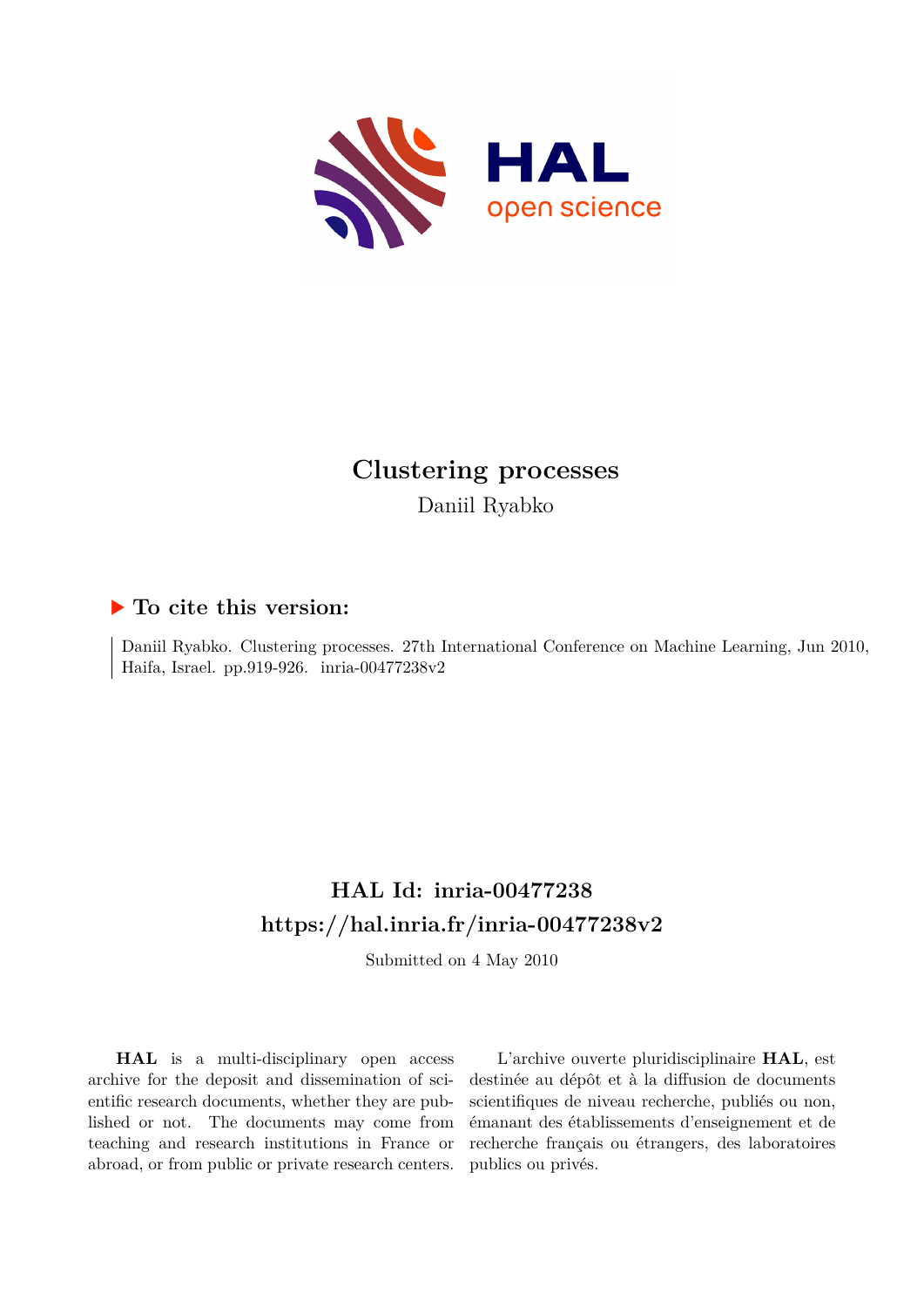## Clustering processes

Daniil Ryabko INRIA Lille-Nord Europe, daniil@ryabko.net

### Abstract

The problem of clustering is considered, for the case when each data point is a sample generated by a stationary ergodic process. We propose a very natural asymptotic notion of consistency, and show that sim[ple consistent algorithms exist, under most general](#page-10-0) non-parametric assumptions. The notion of consistency is as follows: two samples should be put into the same cluster if and only if they were generated by the same distribution. With this notion of consistency, clustering generalizes such classical statistical problems as homogeneity testing and process classification. We show that, for the case of a known number of clusters, consistency can be achieved under the only assumption that the joint distribution of the data is stationary ergodic (no parametric or Markovian assumptions, no assumptions of independence, neither between nor within the samples). If the number of clusters is unknown, consistency can be achieved under appropriate assumptions on the mixing rates of the processes. (again, no parametric or independence assumptions). In both cases we give examples of simple (at most quadratic in each argument) algorithms which are consistent.

### 1 Introduction

Given a finite set of objects, the problem is to "cluster" similar objects together. This intuitively simple goal is notoriously hard to formalize. Most of the work on clustering is concerned with particular parametric data generating models, or particular algorithms, a given similarity measure, and (very often) a given number of clusters. It is clear that, as in almost learning problems, in clustering finding the right similarity measure is an integral part of the problem. However, even if one assumes the similarity measure known, it is hard to define what a good clustering is [Kleinberg](#page-10-0) ([2002](#page-10-0)); [Zadeh & Ben-](#page-10-0)David [\(2009](#page-10-0)). What is more, even if one assumes the similarity measure to be simply the Euclidean distance (on the plane), and the number of clusters  $k$ known, then clustering may still appear intractable for computational reasons. Indeed, in this case finding  $k$  centres (points which minimize the cumulative distance from each point in the sample to one of the centres) seems to be a natural goal, but this problem is NP-hard [Mahajan et al.](#page-10-0) ([2009\)](#page-10-0).

In this work we concentrate on a subset of the clustering problem: clustering processes. That is, each data point is itself a sample generated by a certain discrete-time stochastic process. This version of the problem has numerous applications, such as clustering biological data, financial observations, or behavioural patterns, and as such it has gained a tremendous attention in the literature.

The main observation that we make in this work is that, in the case of clustering processes, one can benefit from the notion of ergodicity to define what appears to be a very natural notion of consistency. This notion of consistency is shown to be satisfied by simple algorithms that we present, which are polynomial in all arguments. This can be achieved without any modeling assumptions on the data (e.g. Hidden Markov, Gaussian, etc.), without assuming independence of any kind within or between the samples. The only assumption that we make is that the joint distribution of the data is stationary ergodic. The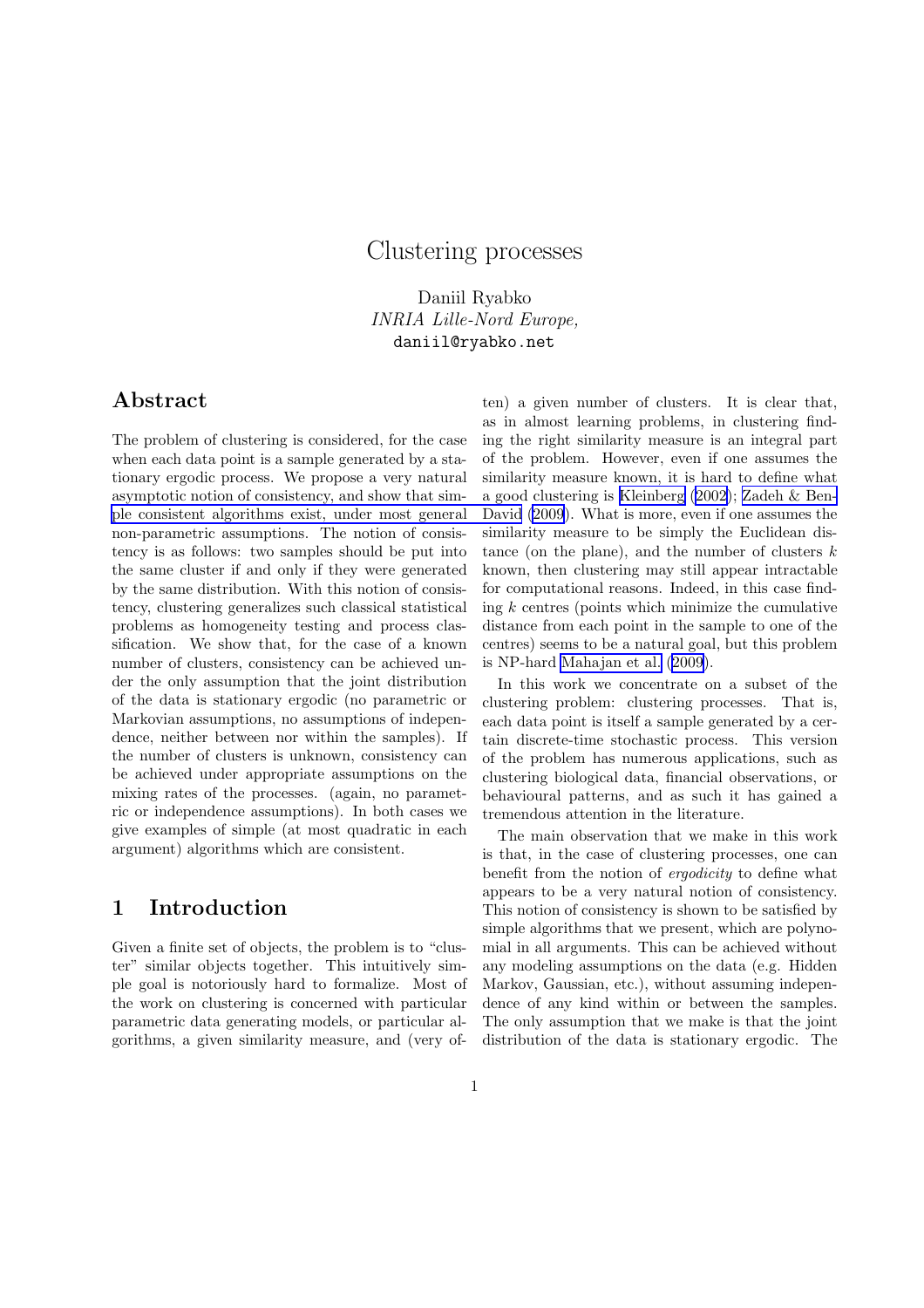assumption of stationarity means, intuitively, that the time index itself bares no information: it does not matter whether we have started recording observations at time 0 or at time 100. By virtue of the ergodic theorem, any stationary process can be represented as a mixture of stationary ergodic processes. In other words, a stationary process can be thought of as first selecting a stationary ergodic process (according to some prior distribution) and then observing its outcomes. Thus, the assumption that the data is stationary ergodic is both very natural and rather weak. At the same time, ergodicity means that, in asymptotic, the properties of the process can be learned from observation.

This allows us to define the clustering problem as follows. N samples are given:  $x_1$  =  $(x_1^1, \ldots, x_{n_1}^1), \ldots, \mathbf{x}_N = (x_1^N, \ldots, x_{n_N}^N)$ . Each sample is drawn by one out of  $k$  different stationary ergodic distributions. The samples are not assumed to be drawn independently; rather, it is assumed that the joint distribution of the samples is stationary ergodic. The target clustering is as follows: those and only those samples are put into the same cluster that were generated by the same distribution. The number  $k$  of target clusters can be either known or unknown (dif[ferent consistency results can be obtained in these](#page-10-0) cases). A clustering algorithm is called asymptotically consistent if the probability that it outputs the target clustering converges to 1, as the lengths  $(n_1, \ldots, n_N)$  of the samples tend to infinity (a variant of this definition is to require the algorithm to stabilize on the correct answer with probability 1). Note the particular regime of asymptotic: not with respect to the number of samples  $N$ , but with respect to the length of the samples  $n_1, \ldots, n_N$ .

Similar formulations have appeared in the literature before. Perhaps the most close approach is mixture models [Smyth \(1997\)](#page-10-0); [Zhong & Ghosh \(2003](#page-10-0)): it is assumed that there are  $k$  different distributions that have a particular known form (such as Gaussian, Hidden Markov models, or graphical models) and each one out of N samples is generated independently according to one of these  $k$  distributions (with some fixed probability). Since the model of the data is specified quite well, one can use likelihoodbased distances (and then, for example, the k-means

algorithm), or Bayesian inference, to cluster the data. Clearly, the main difference from our setting is in that we do not assume any known model of the data; not even between-sample independence is assumed.

The problem of clustering in our formulation generalizes two classical problems of mathematical statistics. The first one is homogeneity testing, or the twosample problem. Two samples  $\mathbf{x}_1 = (x_1^1, \dots, x_{n_1}^1)$ and  $\mathbf{x}_2 = (x_1^2, \dots, x_{n_2}^2)$  are given, and it is required to test whether they were generated by the same distribution, or by different distributions. This corresponds to clustering just two data points  $(N = 2)$ with the number k of clusters unknown: either  $k = 1$ or  $k = 2$ . The second problem is process classification, or the three-sample problem. Three samples  $x_1, x_2, x_3$  are given, it is known that two of them were generated by the same distribution, while the third one was generated by a different distribution. It is required to find out which two were generated by the same distribution. This corresponds to clustering three data points, with the number of clusters known:  $k = 2$ . The classical approach is of course to consider Gaussian i.i.d. data, but general nonparametric solutions exist not only for i.i.d. data [Lehmann](#page-10-0) ([1986\)](#page-10-0), but also for Markov chains [Gut](#page-10-0)man([1989\)](#page-10-0), and under certain mixing rates conditions. What is important for us here, is that the three-sample problem is easier than the two-sample problem; the reason is that  $k$  is known in the latter case but not in the former. Indeed, in [Ryabko](#page-10-0) [\(2010b](#page-10-0)) it is shown that in general, for stationary ergodic (binary-valued) processes, there is no solution to the two-sample problem, even in the weakest asymptotic sense. However, a solution to the threesample problem, for (real-valued) stationary ergodic processes was given in [Ryabko & Ryabko](#page-10-0) ([2010\)](#page-10-0).

In this work we demonstrate that, if the number  $k$  of clusters is known, then there is an asymptotically consistent clustering algorithm, under the only assumption that the joint distribution of data is stationary ergodic. If  $k$  is unknown, then in this general case there is no consistent clustering algorithm (as follows from the mentioned result for the twosample problem). However, if an upper-bound  $\alpha_n$  on the  $\alpha$ -mixing rates of the joint distribution of the processes is known, and  $\alpha_n \to 0$ , then there is a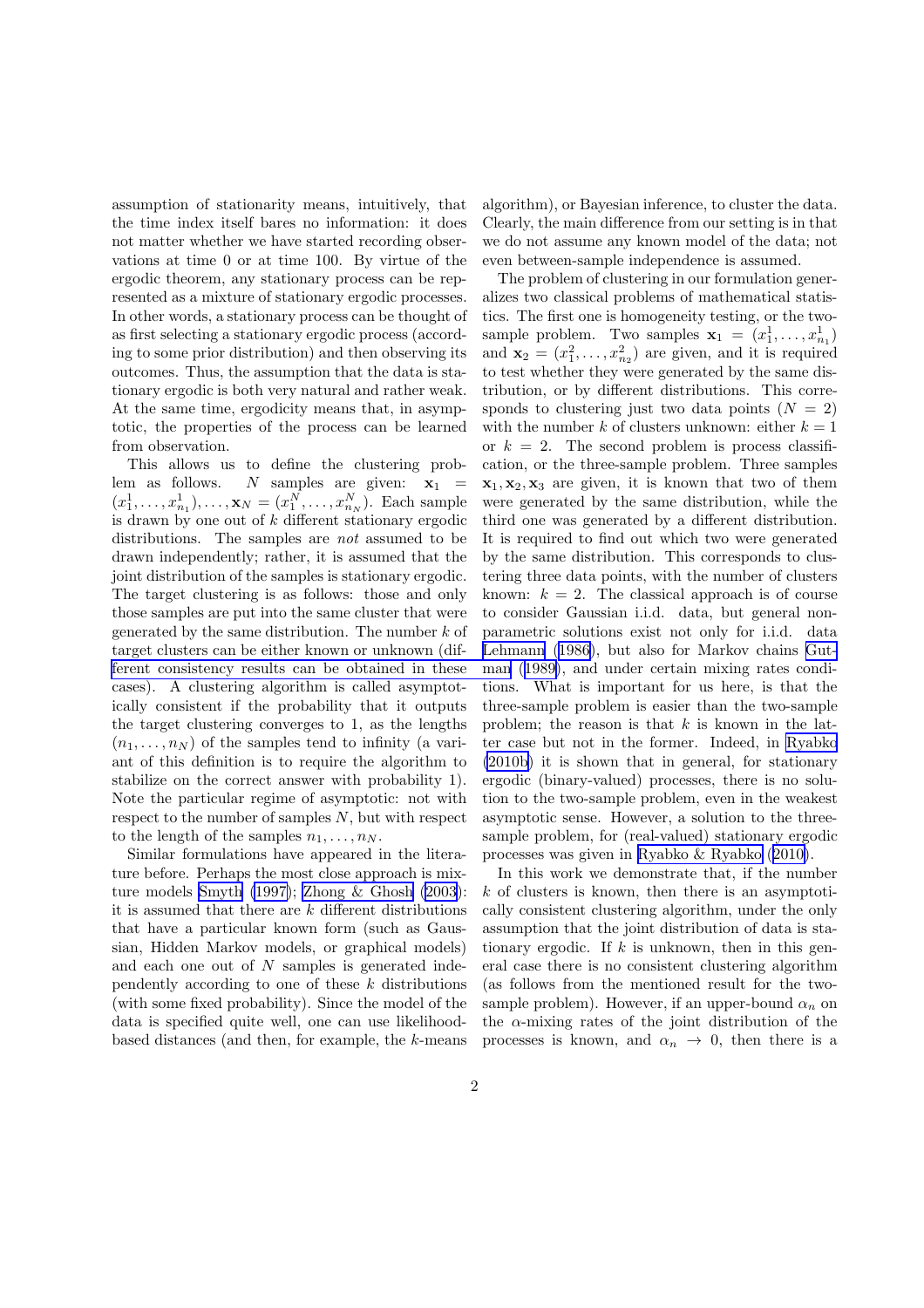consistent clustering algorithm. Both algorithms are rather simple, and are based on the empirical estimates of the so-called distributional distance. For two processes  $\rho_1, \rho_2$  a distributional distance d is defined as  $\sum_{k=1}^{\infty} w_k |\rho_1(B_k) - \rho_2(B_k)|$ , where  $w_k$  are positive summable real weights, e.g.  $w_k = 2^{-k}$ , and  $B_k$  range over a countable field that generates the sigma-algebra of the underlying probability space. For example, if we are talking about finite-alphabet processes with the binary alphabet  $A = \{0, 1\}, B_k$ would range over the set  $A^* = \bigcup_{k \in \mathbb{N}} A^k$ ; that is, over all tuples  $0, 1, 00, 01, 10, 11, 000, 001, \ldots$  (of course, we could just as well omit, say, 1 and 11); therefore, the distributional distance in this case is the weighted sum of differences of probabilities of all possible tuples. In this work we consider real-valued processes, so  $B_k$  have to range through a suitable sequence of intervals, all pairs of such intervals, triples, etc. (see the formal definitions below). This distance has proved a useful tool for solving various statistical problems concerning ergodic processes [Ryabko &](#page-10-0) [Ryabko](#page-10-0) ([2010](#page-10-0)); [Ryabko](#page-10-0) ([2010a\)](#page-10-0).

Although this distance involves infinite summation, we show that its empirical approximations can be easily calculated. For the case of a known number of clusters, the proposed algorithm (which is shown to be consistent) is as follows. (The distance in the algorithms is a suitable empirical estimate of  $d$ .) The first sample is assigned to the first cluster. For each  $j = 2..k$ , find a point that maximizes the minimal distance to those points already assigned to clusters, and assign it to the cluster  $i$ . Thus we have one point in each of the k clusters. Next, assign each of the remaining points to the cluster that contains the closest points from those  $k$  already assigned. For the case of an unknown number of clusters  $k$ , the algorithm simply puts those samples together that are not farther away from each other than a certain threshold level, where the threshold is calculated based on the known bound on the mixing rates. In this case, besides the asymptotic result, finite-time bounds on the probability of outputting an incorrect clustering can be obtained. Each of the algorithms is shown to be at most quadratic in each argument.

Therefore, we show that for the proposed notion of consistency, there are simple algorithms that are consistent under most general assumptions. While these algorithms can be easily implemented, we have left the problem of trying them out on particular applications, as well as optimizing the parameters, for future research. It may also be suggested that the empirical distributional distance can be replaced by other distances, for which similar theoretical results can be obtained. An interesting direction, that could preserve the theoretical generality, would be to use data compressors. These were used in [Ryabko & Astola](#page-10-0) [\(2006\)](#page-10-0) for the related problems of hypotheses testing, leading both to theoretical and practical results. As far as clustering is concerned, compression-based methods were used (without asymptotic consistency analysis) in [Cilibrasi & Vitanyi](#page-10-0) ([2005\)](#page-10-0), and (in a different way) in [Bagnall et al.](#page-9-0) ([2006](#page-9-0)). Combining our consistency framework with these compression-based methods is a promising direction for further research.

#### 2 Preliminaries

Let  $A$  be an alphabet, and denote  $A^*$  the set of tuples  $\bigcup_{i=1}^{\infty} A^i$ . In this work we consider the case  $A = \mathbb{R}$ ; extensions to the multidimensional case, as well as to more general spaces, are straightforward. Distributions, or (stochastic) processes, are measures on the space  $(A^{\infty}, \mathcal{F}_{A^{\infty}})$ , where  $\mathcal{F}_{A^{\infty}}$  is the Borel sigmaalgebra of  $A^{\infty}$ . When talking about joint distributions of  $N$  samples, we mean distributions on the space  $((A^N)^\infty, \bar{\mathcal{F}}_{(A^N)^\infty}).$ 

For each  $k, l \in \mathbb{N}$ , let  $B^{k,l}$  be the partition of the set  $A^k$  into k-dimensional cubes with volume  $h_l^k =$  $(1/l)^k$  (the cubes start at 0). Moreover, define  $B^k =$  $\cup_{l\in\mathbb{N}}B^{k,l}$  and  $\mathcal{B}=\cup_{k=1}^{\infty}B^{k}$ . The set  $\{B\times A^{\infty}:B\in$  $B^{k,l}, k, l \in \mathbb{N}$  generates the Borel  $\sigma$ -algebra on  $\mathbb{R}^{\infty}$  =  $A^{\infty}$ . For a set  $B \in \mathcal{B}$  let |B| be the index k of the set  $B^k$  that B comes from:  $|B| = k : B \in B^k$ .

We use the abbreviation  $X_{1..k}$  for  $X_1, \ldots, X_k$ . For a sequence  $\mathbf{x} \in A^n$  and a set  $B \in \mathcal{B}$  denote  $\nu(\mathbf{x}, B)$ the frequency with which the sequence x falls in the set B.

$$
\begin{aligned} \nu(\mathbf{x},B) := \\ \left\{ \begin{array}{cl} \frac{1}{n-|B|+1}\sum_{i=1}^{n-|B|+1} I_{\{(X_i,...,X_{i+|B|-1})\in B\}} & \text{if } n\geq |B|, \\ 0 & \text{otherwise.} \end{array} \right. \end{aligned}
$$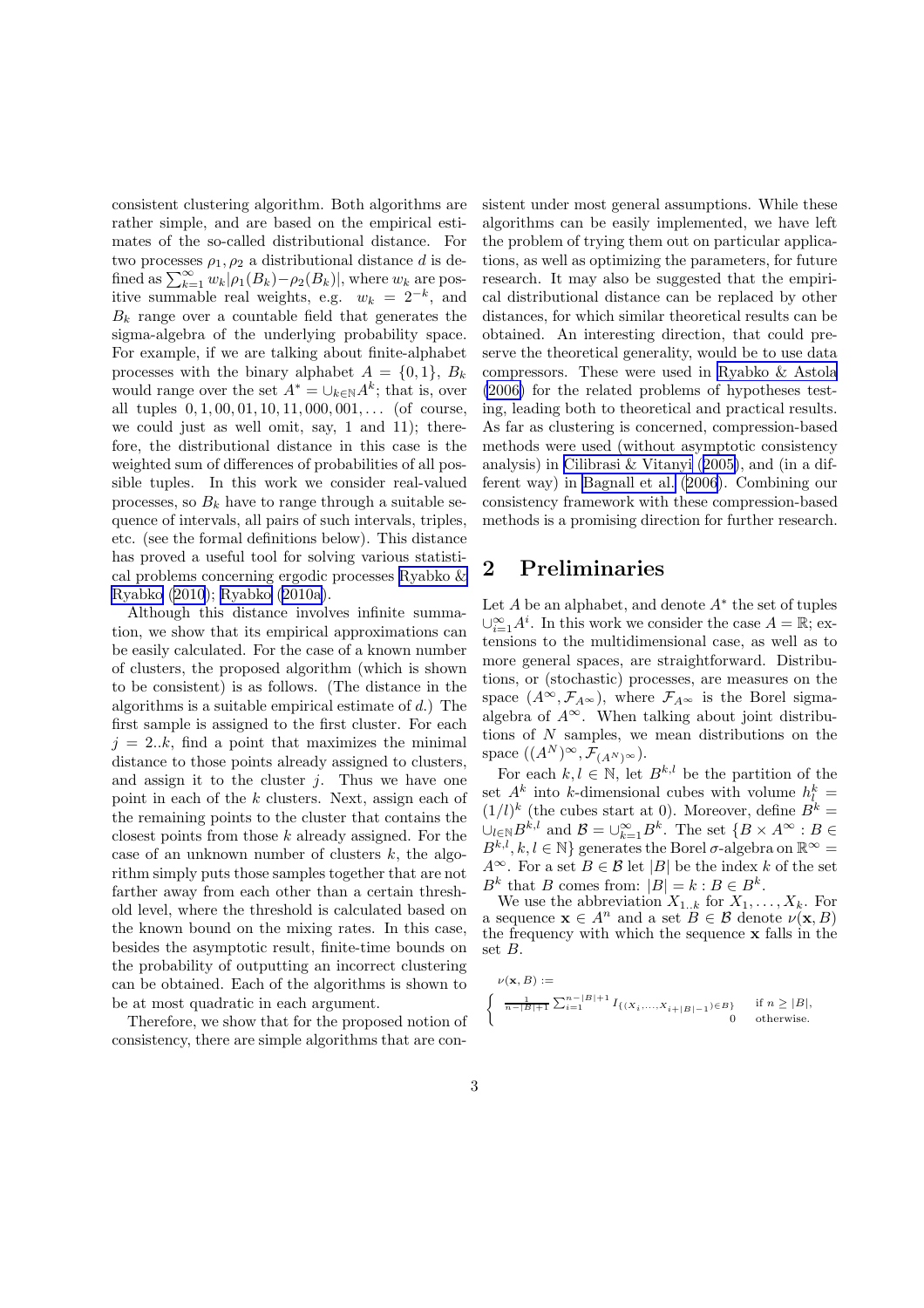<span id="page-4-0"></span>A process  $\rho$  is stationary if  $\rho(X_{1..|B|} = B)$  =  $\rho(X_{t..t+|B|-1} = B)$  for any  $B \in A^*$  and  $t \in \mathbb{N}$ . We further abbreviate  $\rho(B) := \rho(X_{1..|B|} = B)$ . A stationary process  $\rho$  is called *(stationary) ergodic* if the frequency of occurrence of each word  $B$  in a sequence  $X_1, X_2, \ldots$  generated by  $\rho$  tends to its a priori (or limiting) probability a.s.:  $\rho(\lim_{n\to\infty}\nu(X_{1..n},B))$  =  $\rho(B)$ ) = 1. Denote  $\mathcal E$  the set of all stationary ergodic processes.

Definition 1 (distributional distance). The distributional distance is defined for a pair of processes  $\rho_1$ ,  $\rho_2$ as follows (e.g. [Gray](#page-10-0) ([1988\)](#page-10-0))

$$
d(\rho_1, \rho_2) = \sum_{m,l=1}^{\infty} w_m w_l \sum_{B \in B^{m,l}} |\rho_1(B) - \rho_2(B)|,
$$

where  $w_j = 2^{-j}$ .

(The weights in the definition are fixed for the sake of concreteness only; we could take any other summable sequence of positive weights instead.) In words, we are taking a sum over a series of partitions into cubes of decreasing volume (indexed by l) of all sets  $A^k$ ,  $k \in \mathbb{N}$ , and count the differences in probabilities of all cubes in all these partitions. These differences in probabilities are weighted: smaller weights are given to larger  $k$  and finer partitions. It is easy to see that  $d$  is a metric. We refer to [Gray](#page-10-0) ([1988\)](#page-10-0) for more information on this metric and its properties.

The clustering algorithms presented below are based on empirical estimates of the distance d:

$$
\hat{d}(X_{1..n_1}^1, X_{1..n_2}^2) =
$$
\n
$$
\sum_{m,l=1}^{\infty} w_m w_l \sum_{B \in B^{m,l}} |\nu(X_{1..n_1}^1, B) - \nu(X_{1..n_2}^2, B)|,
$$
\n(1)

where  $n_1, n_2 \in \mathbb{N}$ ,  $\rho \in \mathcal{S}$ ,  $X_{1..n_i}^i \in A^{n_i}$ .

Although the expression (1) involves taking three infinite sums, it will be shown below that it can be easily calculated.

**Lemma 1** ( $\hat{d}$  is consistent). Let  $\rho_1, \rho_2 \in \mathcal{E}$  and let two samples  $\mathbf{x}_1 = X^1_{1..n_1}$  and  $\mathbf{x}_2 = X^2_{1..n_2}$  be generated by a distribution  $\rho$  such that the marginal distribution of  $X_{1..n_1}^i$  is  $\rho_i$ ,  $i = 1, 2$ , and the joint distribution  $\rho$  is stationary ergodic. Then

$$
\lim_{n_1, n_2 \to \infty} \hat{d}(X^1_{1..n_1}, X^2_{1..n_2}) = d(\rho_1, \rho_2) \ \rho-a.s.
$$

Proof. The idea of the proof is simple: for each set  $B \in \mathcal{B}$ , the frequency with which the sample  $\mathbf{x}_1$  falls into B converges to the probability  $\rho_1(B)$ , and analogously for the second sample. When the sample sizes grow, there will be more and more sets  $B \in \mathcal{B}$  whose frequencies have already converged to the probabilities, so that the cumulative weight of those sets whose frequencies have not converged yet, will tend to 0.

For any  $\varepsilon > 0$  we can find an index J such that  $\sum_{i,j=J}^{\infty} w_i w_j < \varepsilon/3$ . Moreover, for each  $m, l$ we can find such elements  $B_1^{m,l}, \ldots, B_{t_{m,l}}^{m,l}$ , for some  $t_{m,l} \in \mathbb{N}$ , of the partition  $B^{m,l}$ , that  $\rho_i(\cup_{i=1}^{t_{m,l}} B_i^{m,l}) \geq$  $1 - \varepsilon/6Jw_m w_l$ . For each  $B_j^{m,l}$ , where  $m, l \leq J$  and  $j \leq t_{m,l}$ , we have  $\nu((X_1^1, \ldots, X_{n_1}^1), B_j^{m,l}) \to \rho_1(B_j^{m,l})$ a.s., so that

$$
|\nu((X_1^1, \dots, X_{n_1}^1), B_j^{m,l}) - \rho_1(B_j^{m,l})|
$$
  

$$
< \rho_1(B_j^{m,l})\varepsilon/(6Jw_j)
$$

for all  $n_1 \geq u$ , for some  $u \in \mathbb{N}$ ; define  $U_j^{m,l} := u$ . Let  $U := \max_{m,l \leq J, j \leq t_{m,l}} U_j^{m,l}$  (*U* depends on the realization  $X_1^1, X_2^1, \ldots$ ). Define analogously V for the sequence  $(X_1^2, X_2^2, \dots)$ . Thus for  $n_1 > U$  and  $n_2 > V$  we have

$$
|\hat{d}(\mathbf{x}_{1}, \mathbf{x}_{2}) - d(\rho_{1}, \rho_{2})| =
$$
\n
$$
\left| \sum_{m,l=1}^{\infty} w_{m} w_{l} \sum_{B \in B^{k,l}} (|\nu(\mathbf{x}_{1}, B) - \nu(\mathbf{x}_{2}, B)| - |\rho_{1}(B) - \rho_{2}(B)|) \right|
$$
\n
$$
\leq \sum_{m,l=1}^{\infty} w_{m} w_{l} \sum_{B \in B^{k,l}} w_{i} (|\nu(\mathbf{x}_{1}, B) - \rho_{1}(B)| + |\nu(\mathbf{x}_{2}, B) - \rho_{2}(B)|)
$$
\n
$$
\leq \sum_{m,l=1}^{J} w_{m} w_{l} \sum_{i=1}^{t_{k,l}} (|\nu(\mathbf{x}_{1}, B_{i}^{m,l}) - \rho_{1}(B_{i}^{m,l})| + |\nu(\mathbf{x}_{2}, B_{i}^{m,l}) - \rho_{2}(B_{i}^{m,l})| + |\nu(\mathbf{x}_{2}, B_{i}^{m,l}) - \rho_{2}(B_{i}^{m,l})|) + 2\varepsilon/3
$$
\n
$$
\leq \sum_{m,l=1}^{J} w_{m} w_{l} \sum_{i=1}^{t_{k,l}} (\rho_{1}(B_{i}^{m,l}) \varepsilon/(6Jw_{m}w_{l})) + \rho_{2}(B_{i}^{m,l}) \varepsilon/(6Jw_{m}w_{l})) + 2\varepsilon/3 \leq \varepsilon,
$$

 $\Box$ 

which proves the statement.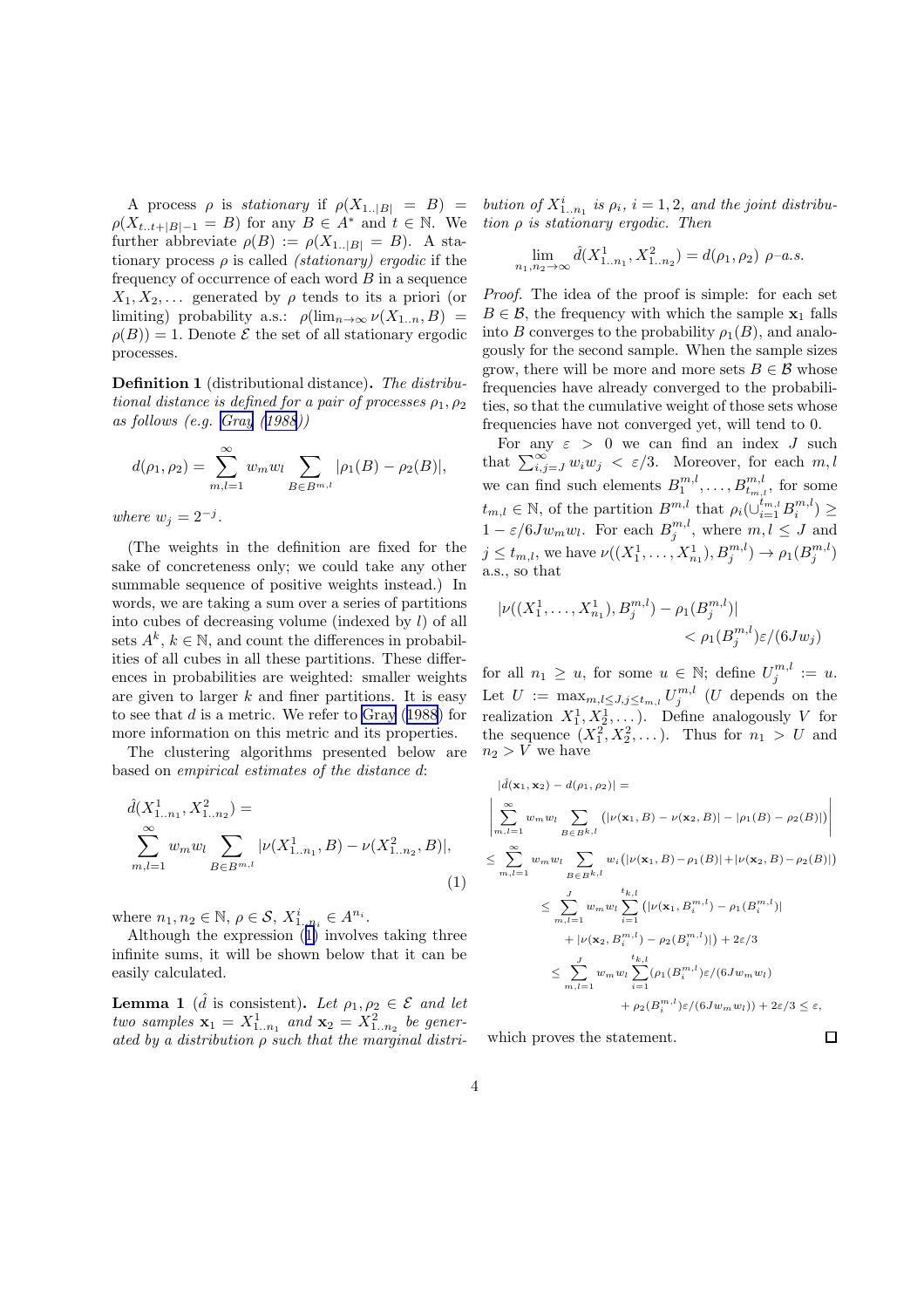#### <span id="page-5-0"></span>3 Main results

The clustering problem can be defined as follows. We are given N samples  $x_1, \ldots, x_N$ , where each sample  $\mathbf{x}_i$  is a string of length  $n_i$  of symbols from A:  $\mathbf{x}_i = X^i_{1..n_i}$ . Each sample is generated by one out of k different unknown stationary ergodic distributions  $\rho_1, \ldots, \rho_k \in \mathcal{E}$ . Thus, there is a partitioning  $I = \{I_1, \ldots, I_k\}$  of the set  $\{1..N\}$  into k disjoint subsets  $I_i, j = 1..k$ 

$$
\{1..N\} = \cup_{j=1}^{k} I_j,
$$

such that  $\mathbf{x}_i, 1 \leq j \leq N$  is generated by  $\rho_i$  if and only if  $j \in I_i$ . The partitioning I is called the target clustering and the sets  $I_i, 1 \leq i \leq k$ , are called the *target clusters*. Given samples  $\mathbf{x}_1, \ldots, \mathbf{x}_N$  and a target clustering I, let  $I(\mathbf{x})$  denote the cluster that contains x.

A clustering function F takes a finite number of samples  $x_1, \ldots, x_N$  and an optional parameter k (the target number of clusters) and outputs a partition  $F(\mathbf{x}_1, \ldots, \mathbf{x}_N, (k)) = \{T_1, \ldots, T_k\}$  of the set  $\{1..N\}.$ 

Definition 2 (asymptotic consistency). Let a finite number N of samples be given, and let the target clustering partition be I. Define  $n = \min\{n_1, \ldots, n_N\}$ . A clustering function  $F$  is strongly asymptotically consistent if  $F(\mathbf{x}_1, ..., \mathbf{x}_N, (k)) = I$  from some n on with probability 1. A clustering function is weakly asymptotically consistent if  $P(F(\mathbf{x}_1, ..., \mathbf{x}_N, (k)) = I) \rightarrow 1$ .

Note that the consistency is asymptotic with respect to the minimal length of the sample, and not with respect to the *number of samples*.

#### 3.1 Known number of clusters

Algorithm 1 is a simple clustering algorithm, which, given the number  $k$  of clusters, will be shown to be consistent under most general assumptions. It works as follows. The point  $x_1$  is assigned to the first cluster. Next, find the point that is farthest away from  $x_1$ in the empirical distributional distance  $\tilde{d}$ , and assign this point to the second cluster. For each  $j = 3..k$ , find a point that maximizes the minimal distance to those points already assigned to clusters, and assign it to the cluster  $i$ . Thus we have one point in each of the  $k$  clusters. Next simply assign each of the remaining points to the cluster that contains the closest points from those  $k$  already assigned. One can notice that Algorithm 1 is just one iteration of the  $k$ -means algorithm, with so-called farthest-point initialization [Katsavounidis et al. \(1994](#page-10-0)), and a specially designed distance.

Algorithm 1 The case of known number of clusters  $\frac{k}{2}$ 

| INPUT: The number of clusters $k$ , samples                                                              |
|----------------------------------------------------------------------------------------------------------|
| $\mathbf{x}_1,\ldots,x_N$ .                                                                              |
| Initialize: $j := 1, c_1 := 1, T_1 := \{x_{c_1}\}.$                                                      |
| for $j := 2$ to k do                                                                                     |
| $c_j := \text{argmax} \{ i = 1, \ldots, N : \min_{t=1}^{j-1} \hat{d}(\mathbf{x}_i, \mathbf{x}_{c_i}) \}$ |
| $T_j := \{x_{c_i}\}\$                                                                                    |
| end for                                                                                                  |
| for $i = 1$ to N do                                                                                      |
| Put $\mathbf{x}_i$ into the set $T_{\text{argmin}_{j=1}^k} \hat{d}(\mathbf{x}_i, \mathbf{x}_{c_j})$      |
| end for                                                                                                  |
| OUTPUT: the sets $T_i$ , $j = 1k$ .                                                                      |
|                                                                                                          |

**Proposition 1** (calculating  $\hat{d}(\mathbf{x}_1, \mathbf{x}_2)$ ). For two samples  $\mathbf{x}_1 = X^1_{1..n_1}$  and  $\mathbf{x}_2 = X^2_{1..n_2}$  the computational complexity (time and space) of calculating the empirical distributional distance  $\tilde{d}(\mathbf{x}_1, \mathbf{x}_2)$  ([1\)](#page-4-0) is  $O(n^2 \log s_{\min}^{-1}),$  where  $n = \max(n_1, n_2)$  and

$$
s_{\min} = \min_{i=1..n_1,j=1..n_2,X_i^1 \neq X_j^2} |X_i^1 - X_j^2|.
$$

*Proof.* First, observe that for fixed  $m$  and  $l$ , the sum

$$
T^{m,l} := \sum_{B \in B^{m,l}} |\nu(X^1_{1..n_1}, B) - \nu(X^2_{1..n_2}, B)| \quad (2)
$$

has not more than  $n_1 + n_2 - 2m + 2$  non-zero terms (assuming  $m \leq n_1, n_2$ ; the other case is obvious). Indeed, for each  $i = 0, 1$ , in the sample  $x_i$  there are  $n_i - m + 1$  tuples of size  $k: X_{1..m}^i, X_{2..m+1}^i, \ldots, X_{n_1-m+1..n_1}^i$ . Therefore, the complexity of calculating  $T^{m,l}$  is  $O(n_1 + n_2 - 2m +$  $2) = O(n)$ . Furthermore, observe that for each m, for all  $l > \log s_{\min}^{-1}$  the term  $T^{m,l}$  is constant. Therefore, it is enough to calculate  $T^{m,1}, \ldots, T^{m,\log s_{\min}^{-1}},$  since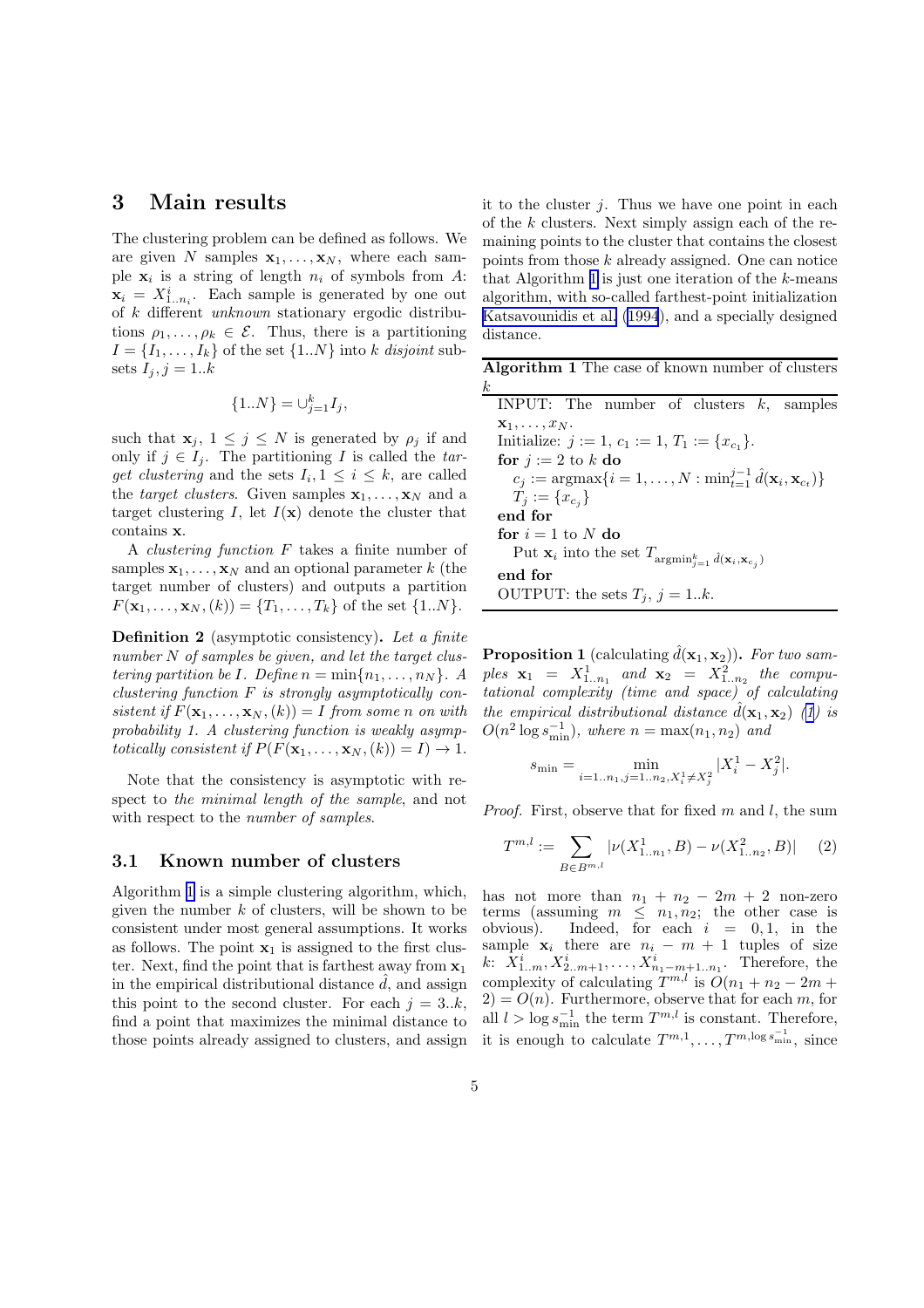<span id="page-6-0"></span>for fixed m

$$
\sum_{l=1}^{\infty} w_m w_l T^{m,l} = w_m w_{\log s_{\min}^{-1}} T^{m, \log s_{\min}^{-1}} + \sum_{l=1}^{\log s_{\min}^{-1}} w_m w_l T^{m,l}
$$

(that is, we double the weight of the last nonzero term). Thus, the complexity of calculating  $\sum_{l=1}^{\infty} w_m w_l T^{m,l}$  is  $O(n \log s_{\min}^{-1})$ . Finally, for all  $m > n$  we have  $T^{m,l} = 0$ . Since  $\hat{d}(\mathbf{x}_1, \mathbf{x}_2) =$  $\sum_{m,l=1}^{\infty} w_m, w_l T^{m,l}$ , the statement is proven.  $\Box$ 

**Theorem 1.** Let  $N \in \mathbb{N}$  and suppose that the samples  $\mathbf{x}_1, \ldots, \mathbf{x}_N$  are generated in such a way that the joint distribution is stationary ergodic. If the correct number of clusters  $k$  is known, then Algorithm [1](#page-5-0) is strongly asymptotically consistent. Algorithm [1](#page-5-0) makes  $O(kN)$  calculations of  $\hat{d}(\cdot, \cdot)$ , so that its computational complexity is  $O(kNn_{\text{max}}^2\log s_{\text{min}}^{-1})$ , where  $n_{\text{max}} = \max_{i=1}^k n_i$  and

$$
s_{\min} = \min_{u,v=1..N,u\neq v,i=1..n_u,j=1..n_v,X_i^u\neq X_j^v}|X_i^u - X_j^v|.
$$

Observe that the samples are not required to be generated independently. The only requirement on the distribution of samples is that the joint distribution is stationary ergodic. This is perhaps one of the mildest possible probabilistic assumptions.

*Proof.* By Lemma [1](#page-4-0),  $\hat{d}(\mathbf{x}_i, \mathbf{x}_j)$ ,  $i, j \in \{1..N\}$  converges to 0 if and only if  $x_i$  and  $x_j$  are in the same cluster. Since there are only finitely many samples  $\mathbf{x}_i$ , there exists some  $\delta > 0$  such that, from some n on, we will have  $\hat{d}(\mathbf{x}_i, \mathbf{x}_j) < \delta$  if  $\mathbf{x}_i, \mathbf{x}_j$  belong to the same target cluster  $(I(\mathbf{x}_i) = I(\mathbf{x}_j))$ , and  $\hat{d}(\mathbf{x}_i, \mathbf{x}_j) > \delta$  otherwise  $(I(\mathbf{x}_i) \neq I(\mathbf{x}_i))$ . Therefore, from some n on, for every  $j \leq k$  we will have  $\max\{i = 1, ..., N\}$ .  $\min_{t=1}^{j-1} \hat{d}(\mathbf{x}_i, \mathbf{x}_{c_t})$  >  $\delta$  and the sample  $\mathbf{x}_{c_j}$ , where  $c_j = \text{argmax} \{ i = 1, ..., N : \text{min}_{t=1}^{j-1} \hat{d}(\mathbf{x}_i, \mathbf{x}_{c_t}) \},$  will be selected from a target cluster that does not contain any  $\mathbf{x}_{c_i}$ ,  $i < j$ . The consistency statement follows.

Next, let us find how many pairwise distance estimates  $\hat{d}(\mathbf{x}_i, \mathbf{x}_j)$  the algorithm has to make. On the first iteration of the loop, it has to calculate  $\hat{d}(\mathbf{x}_i, \mathbf{x}_{c_1})$ for all  $i = 1..N$ . On the second iteration, it needs again  $\hat{d}(\mathbf{x}_i, \mathbf{x}_{c_1})$  for all  $i = 1..N$ , which are already calculated, and also  $\hat{d}(\mathbf{x}_i, \mathbf{x}_{c_2})$  for all  $i = 1..N$ , and

so on: on jth iteration of the loop we need to calculate  $d(\mathbf{x}_i, \mathbf{x}_{c_j}), i = 1..N$ , which gives at most  $kN$ pairwise distance calculations in total. The statement about computational complexity follows from this and Proposition [1:](#page-5-0) indeed, apart from the calculation of  $\hat{d}$ , the rest of the computations is of order  $O(kN)$ .  $\Box$ 

Complexity–precision trade–off. The bound on the computational complexity of Algorithm [1](#page-5-0), given in Theorem 1, is given for the case of precisely calculated distance estimates  $\hat{d}(\cdot, \cdot)$ . However, precise estimates are not needed if we only want to have an asymptotically consistent algorithm. Indeed, following the proof of Lemma [1](#page-4-0), it is easy to check that if we replace in [\(1](#page-4-0)) the infinite sums with sums over any number of terms  $m_n$ ,  $l_n$  that grows to infinity with  $n = \min(n_1, n_2)$ , and if we replace partitions  $B^{m,l}$  by their (finite) subsets  $B^{m,l,n}$  which increase to  $B^{m,l}$ , then we still have a consistent estimate of  $d(\cdot, \cdot)$ .

**Definition 3** ( $\check{d}$ ). Let  $m_n, l_n$  be some sequences of numbers,  $B^{m,l,n} \subset B^{m,l}$  for all  $m, l, n \in \mathbb{N}$ , and denote  $n := \min\{n_1, n_2\}$ . Define

$$
\check{d}(X_{1..n_1}^1, X_{1..n_2}^2) := \sum_{m=1}^{m_n} \sum_{l=1}^{l_n} w_m w_l
$$

$$
\sum_{B \in B^{m,l,n}} |\nu(X_{1..n_1}^1, B) - \nu(X_{1..n_2}^2, B)|. \quad (3)
$$

**Lemma 2** ( $\check{d}$  is consistent). Assume the conditions of Lemma [1](#page-4-0). Let  $l_n$  and  $m_n$  be any sequences of integers that go to infinity with n, and let, for each  $m, l \in \mathbb{N}$ , the sets  $B^{m,l,n}$ ,  $n \in \mathbb{N}$  be an increasing sequence of subsets of  $B^{m,l}$ , such that  $\bigcup_{n\in\mathbb{N}}B^{m,l,n}=B^{m,l}$ . Then

$$
\lim_{n_1, n_2 \to \infty} \tilde{d}(X^1_{1..n_1}, X^2_{1..n_2}) = d(\rho_1, \rho_2) \ \rho-a.s..
$$

Proof. It is enough to observe that

$$
\lim_{n_1, n_2 \to \infty} \sum_{m=1}^{m_n} \sum_{l=1}^{l_n} w_m w_l \sum_{B \in B^{m,l,n}} |\rho_1(B) - \rho_2(B)|
$$
  
=  $d(\rho_1, \rho_2)$ ,

 $\Box$ 

and then follow the proof of Lemma [1.](#page-4-0)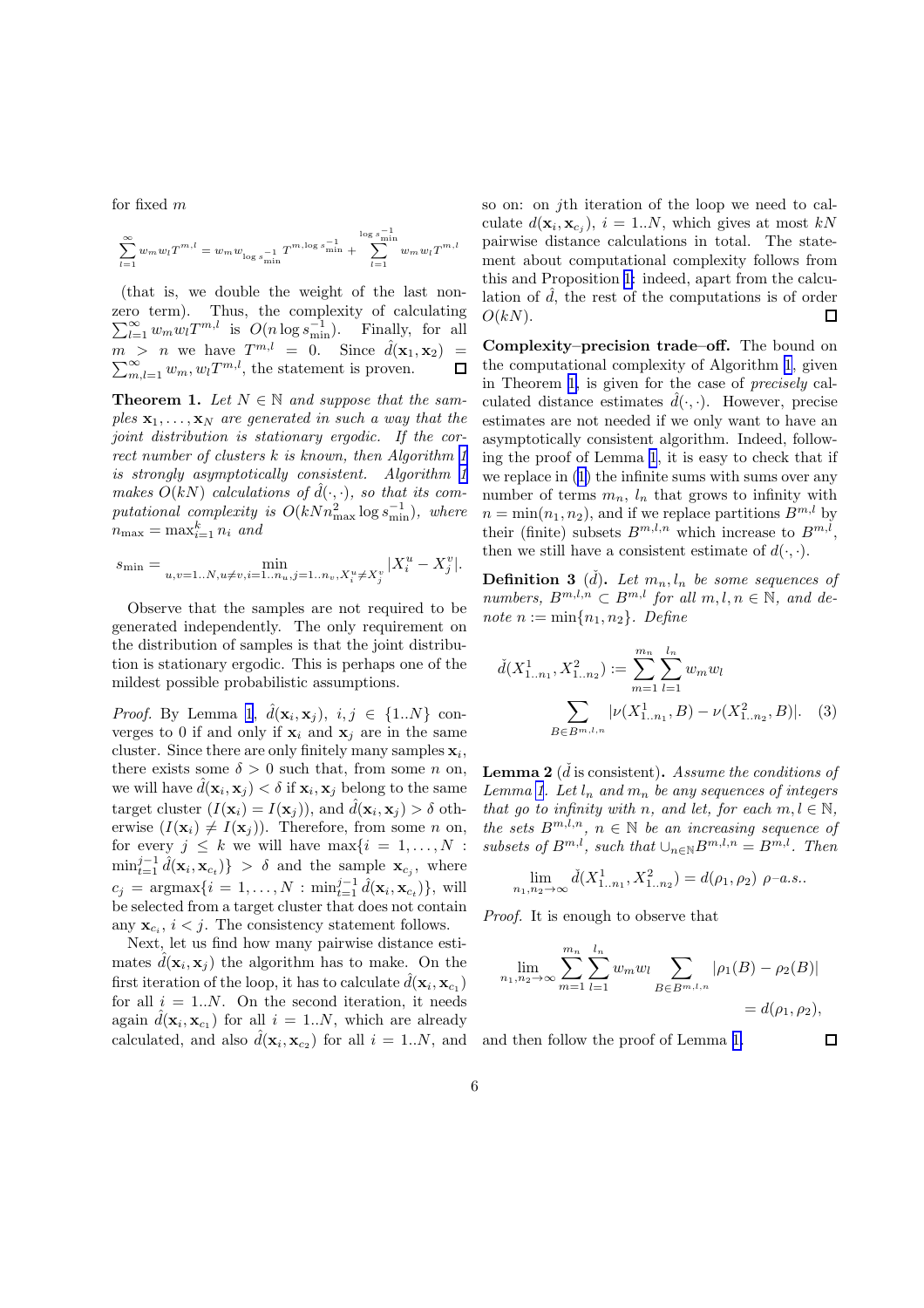If we use the estimate  $\tilde{d}(\cdot, \cdot)$  in Algorithm [1](#page-5-0) (instead of  $\hat{d}(\cdot, \cdot)$ , then we still get an asymptotically consistent clustering function. Thus the following statement holds true.

Proposition 2. Assume the conditions of Theo-rem [1](#page-6-0). For all sequences  $m_n, l_n$  of numbers that increase to infinity with n, there is a strongly asymptotically consistent clustering algorithm, whose computational complexity is  $O(kNn_{\text{max}}m_{n_{\text{max}}}l_{n_{\text{max}}}).$ 

On the one hand, Proposition 2 can be thought of as an artifact of the asymptotic definition of consistency; on the other hand, in practice precise calculation of  $\hat{d}(\cdot, \cdot)$  is hardly necessary. What we get from Proposition 2 is the possibility to select the appropriate trade–off between the computational burden, and the precision of clustering before asymptotic.

Note that the bound in Proposition 2 does not involve the sizes of the sets  $B^{m,l,n}$ ; in particular, one can take  $B^{m,l,n} = B^{m,l}$  for all n. This is because, for every two samples  $X_{1..n}^1$  and  $X_{1..n}^2$ , this sum has no more than  $2n$  non-zero terms, whatever are  $m, l$ . However, in the following section, where we are after clustering with an unknown number of clusters  $k$ , and thus after controlled rates of convergence, the sizes of the sets  $B^{m,l,n}$  will appear in the bounds.

#### 3.2 Unknown number of clusters

So far we have shown that when the number of clusters is known in advance, consistent clustering is possible under the only assumption that the joint distribution of the samples is stationary ergodic. However, under this assumption, in general, consistent clustering with unknown number of clusters is impossible. Indeed, as was shown in [Ryabko](#page-10-0) ([2010b](#page-10-0)), when we have only two *binary-valued* samples, generated independently by two stationary ergodic distributions, it is impossible to decide whether they have been generated by the same or by different distributions, even in the sense of weak asymptotic consistency (this holds even if the distributions come from a smaller class: the set of all B-processes). Therefore, if the number of clusters is unknown, we have to settle for less, which means that we have to make stronger assumptions on the data. What we need is known rates of convergence of frequencies to their expectations. Such rates are provided by assumptions on the mixing rates of the distribution generating the data. Here we will show that under rather mild assumptions on the mixing rates (and, again, without any modeling assumptions or assumptions of independence), consistent clustering is possible when the number of clusters is unknown.

In this section we assume that all the samples are [0, 1]-valued (that is,  $X_i^j \in [0,1]$ ); extension to arbitrary bounded (multidimensional) ranges is straightforward. Next we introduce mixing coefficients, mainly following [Bosq \(1996](#page-9-0)) in formulations. Informally, mixing coefficients of a stochastic process measure how fast the process forgets about its past. Any one-way infinite stationary process  $X_1, X_2, \ldots$ can be extended backwards to make a two-way infinite process  $\dots, X_{-1}, X_0, X_1, \dots$  with the same distribution. In the definition below we assume such an extension. Define the  $\alpha$  mixing coefficients as

$$
\alpha(n) = \sup_{A \in \sigma(\dots, X_{-1}, X_0), B \in \sigma(X_n, X_{n+1}, \dots))} |P(A \cap B) - P(A)P(B)|, \quad (4)
$$

where  $\sigma(.)$  stays for the sigma-algebra generated by random variables in brackets. These coefficients are non-increasing. A process is called strongly  $\alpha$ -mixing if  $\alpha(n) \to 0$ . Many important classes of processes satisfy the mixing conditions. For example, if a process is a stationary irreducible aperiodic Hidden Markov process, then it is  $\alpha$ -mixing. If the underlying Markov chain is finite-state, then the coefficients decrease exponentially fast. Other probabilistic assumptions can be used to obtain bounds on the mixing coefficients, see e.g. [Bradley \(2005](#page-9-0)) and references therein.

Algorithm 2 is very simple. Its inputs are: samples  $\mathbf{x}_1, \ldots, x_N$ ; the threshold level  $\delta \in (0, 1)$ , the parameters  $m, l \in \mathbb{N}$ ,  $B^{m,l,n}$ . The algorithm assigns to the same cluster all samples which are at most δ-far from each other, as measured by  $d(·, ·)$ . The estimate  $d(\cdot, \cdot)$  can be calculated in the same way as  $\hat{d}(\cdot, \cdot)$  (see Proposition [1](#page-5-0) and its proof). We do not give a pseudo code implementation of this algorithm, since it's rather obvious.

The idea is that the threshold level  $\delta$  is selected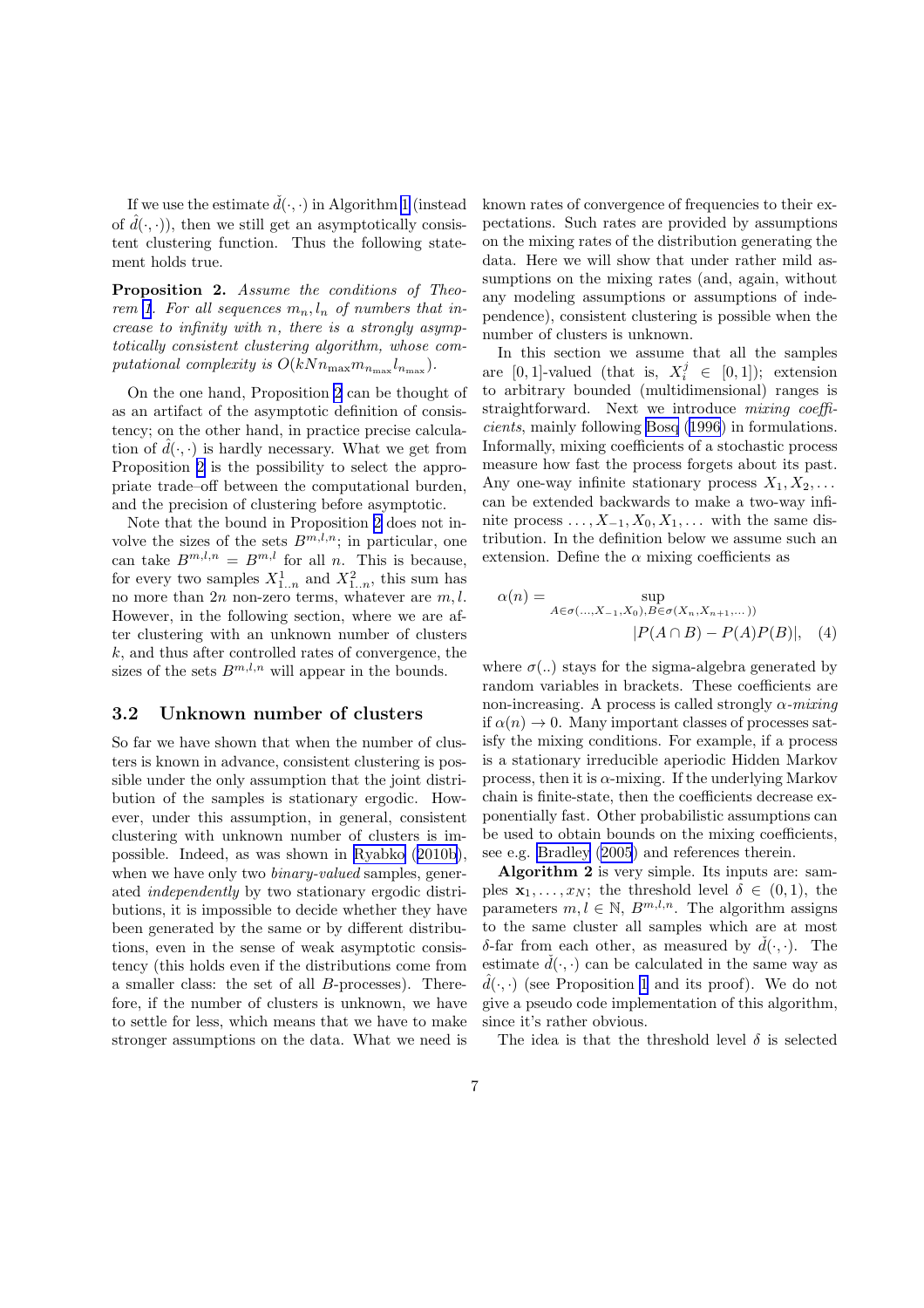<span id="page-8-0"></span>according to the minimal length of a sample and the (known bounds on) mixing rates of the process  $\rho$  generating the samples (see Theorem 2).

The next theorem shows that, if the joint distribution of the samples satisfies  $\alpha(n) \leq \alpha_n \to 0$ , where  $\alpha_n$  are known, then one can select (based on  $\alpha_n$  only) the parameters of Algorithm 2 in such a way that it is weakly asymptotically consistent. Moreover, a bound on the probability of error before asymptotic is provided.

**Theorem 2** (Algorithm 2 is consistent, unknown  $k$ ). Fix sequences  $\alpha_n \in (0,1)$ ,  $m_n, l_n, b_n \in \mathbb{N}$ , and let  $B^{m,l,n} \subset B^{m,l}$  be an increasing sequence of finite sets, for each  $m, l \in \mathbb{N}$ . Set  $b_n := \max_{l \leq l_n, m \leq m_n} |B^{m, l, n}|$ . Let also  $\delta_n \in (0,1)$ . Let  $N \in \mathbb{N}$  and suppose that the samples  $x_1, \ldots, x_N$  are generated in such a way that the (unknown) joint distribution  $\rho$  is stationary ergodic, and satisfies  $\alpha_n(\rho) \leq \alpha_n$ , for all  $n \in \mathbb{N}$ . Then for every sequence  $q_n \in [0..n/2]$ , Algorithm 2, with the above parameters, satisfies

$$
\rho(T \neq I) \leq 2N(N+1)(m_n l_n b_n \gamma_n(\delta_n) + \gamma_n(\varepsilon_\rho))
$$
 (5)

where

$$
\gamma(\delta) = (2e^{-q_n\delta^2/32} + 11(1+4/\delta)^{1/2}q_n\alpha_{(n-2m_n)/2q_n}),
$$

 $T$  is the partition output by the algorithm,  $I$  is the target clustering,  $\varepsilon_{\rho}$  is a constant that depends only on  $\rho$ , and  $n = \min_{i=1..N} n_i$ .

In particular, if  $\alpha_n = o(1)$ , then, selecting the parameters in such a way that  $\delta_n = o(1)$ ,  $q_n, m_n, l_n, b_n = o(n), q_n, m_n, l_n \rightarrow \infty, \cup_{k \in \mathbb{N}} B^{m,l,k} =$  $B^{m,l}, b_n^{m,l} \to \infty$ , for all  $m, l \in \mathbb{N}$ , and, finally,

$$
m_n l_n b_n (e^{-q_n \delta_n^2} + \delta_n^{-1/2} q_n \alpha_{(n-2m_n)/2q_n}) = o(1),
$$

as is always possible, Algorithm 2 is weakly asymptotically consistent (with the number of clusters k unknown). The computational complexity of Algorithm 2 is  $O(N^2 m_{n_{\text{max}}} l_{n_{\text{max}}} b_{n_{\text{max}}})$ , and is bounded by  $O(N^2 n_{\text{max}}^2 \log s_{\text{min}}^{-1})$ , where  $n_{\text{max}}$  and  $\log s_{\text{min}}^{-1}$  are defined as in Theorem [1](#page-6-0).

Proof. We use the following bound from [Bosq \(1996](#page-9-0)): for any zero-mean random process  $Y_1, Y_2, \ldots$ , every

 $n \in \mathbb{N}$  and every  $q \in [1..n/2]$  we have

$$
P\left(|\sum_{i=1}^n Y_i| > n\varepsilon\right)
$$
  
\n
$$
\leq 4 \exp(-q\varepsilon^2/8) + 22(1+4/\varepsilon)^{1/2}q\alpha(n/2q).
$$

For every  $j = 1..N$ , every  $m \lt n$ ,  $l \in \mathbb{N}$ , and  $B \in$  $B^{m,l}$ , define the processes  $Y_1^j, Y_2^j, \ldots$ , where

$$
Y_t^j := \mathbb{I}_{(X_t^j, \dots, X_{t+m-1}^j) \in B} - \rho(X_{1..m}^j \in B).
$$

It is easy to see that  $\alpha$ -mixing coefficients for this process satisfy  $\alpha(n) \leq \alpha_{n-2m}$ . Thus,

$$
\rho(|\nu(X_{1..n_j}^j, B) - \rho(X_{1..m}^j \in B)| > \varepsilon/2) \le \gamma_n(\varepsilon) \quad (6)
$$

Then for every  $i, j \in [1..N]$  such that  $I(\mathbf{x}_i) = I(\mathbf{x}_j)$ (that is,  $x_i$  and  $x_j$  are in the same cluster) we have

$$
\rho(|\nu(X_{1..n_i}^i,B)-\nu(X_{1..n_j}^j,B)|>\varepsilon)\leq 2\gamma_n(\varepsilon).
$$

Using the union bound, summing over  $m, l$ , and  $B$ , we obtain

$$
\rho(\check{d}(\mathbf{x}_i, \mathbf{x}_j) > \varepsilon) \le 2m_n l_n b_n \gamma_n(\varepsilon). \tag{7}
$$

Next, let i, j be such that  $I(\mathbf{x}_i) \neq I(\mathbf{x}_j)$ . Then, for some  $m_{i,j}, l_{i,j} \in \mathbb{N}$  there is  $B_{i,j} \in B^{m_{i,j},l_{i,j}}$  such that  $|\rho(X_{1..|B_{i,j}|}^i \in B_{i,j}) - \rho(X_1^j)$  $|B_{i,j}| \in B_{i,j}$  |  $> 2\tau_{i,j}$  for some  $\tau_{i,j} > 0$ . Then for every  $\varepsilon < \tau_{i,j}/2$  we have

$$
\rho(|\nu(X_{1..n_i}^i, B_{i,j}) - \nu(X_{1..n_j}^j, B_{i,j})| < \varepsilon) \le
$$
  
\n
$$
\rho(|\nu(X_{1..n_i}^i, B_{i,j}) - \rho(X_{1..|B|}^i \in B_{i,j})| > \tau_{i,j})
$$
  
\n
$$
+ \rho(|\nu(X_{1..n_j}^j, B_{i,j}) - \rho(X_{1..|B_{i,j}|}^j \in B_{i,j})| > \tau_{i,j})
$$
  
\n
$$
\leq 2\gamma_n(\tau_{i,j}).
$$
 (8)

Moreover, for  $\varepsilon < w_{m_{i,j}} w_{l_{i,j}} \tau_{i,j}/2$ 

$$
\rho(\check{d}(\mathbf{x}_i, \mathbf{x}_j) > \varepsilon) \le 2\gamma_n(w_{m_{i,j}}w_{l_{i,j}}\tau_{i,j}).\tag{9}
$$

Define  $\varepsilon_{\rho} := \min_{i,j=1..N: I(\mathbf{x}_i) \neq I(\mathbf{x}_j)} w_{m_{i,j}} w_{l_{i,j}} \tau_{i,j}/2.$ Clearly, from this and (8), for every  $\varepsilon < 2\varepsilon_{\rho}$  we obtain

$$
\rho(\check{d}(\mathbf{x}_i, \mathbf{x}_j) > \varepsilon) \le 2\gamma_n(\varepsilon_\rho). \tag{10}
$$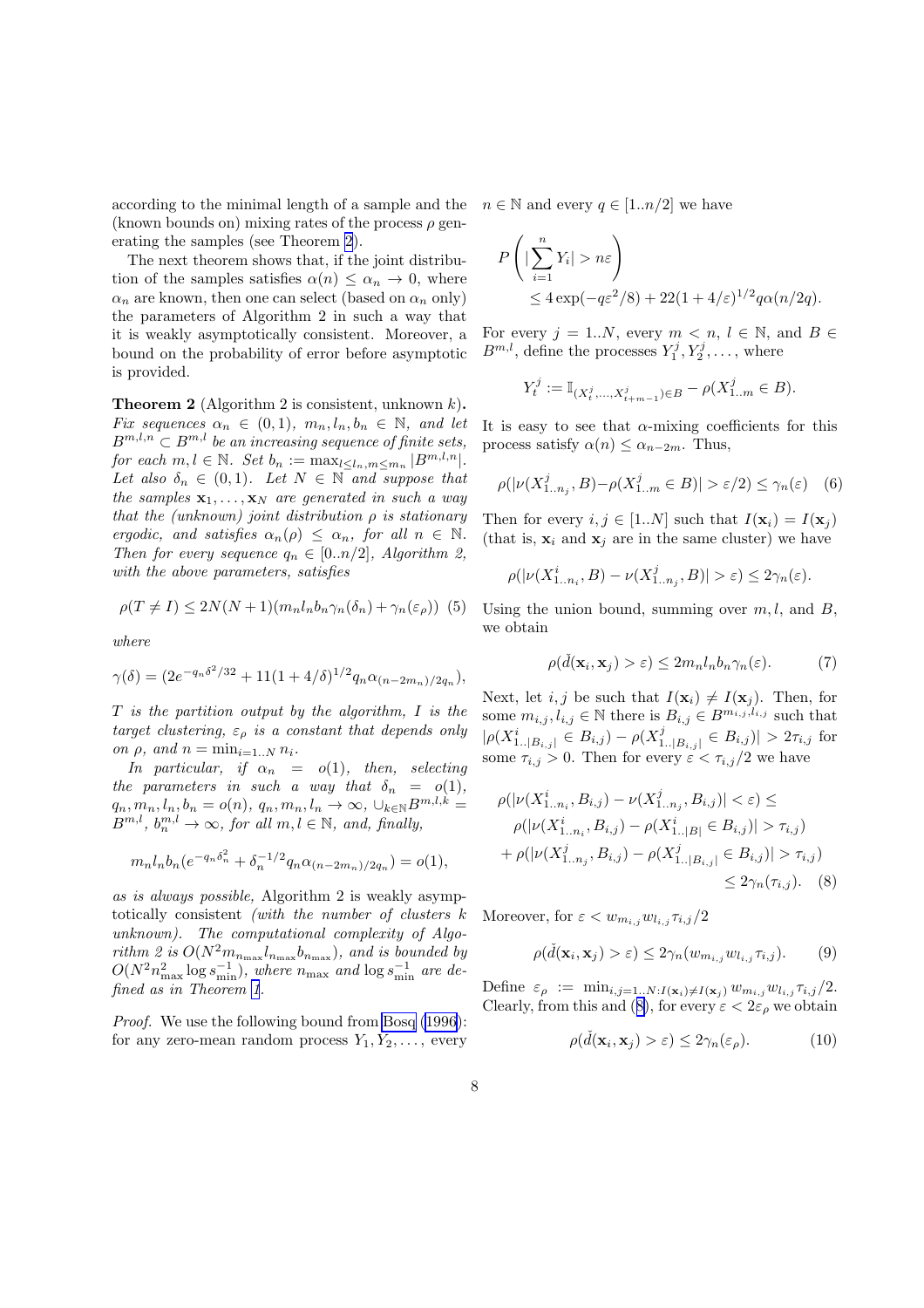<span id="page-9-0"></span>If, for every pair  $i, j$  of samples,  $\check{d}(\mathbf{x}_i, \mathbf{x}_j) < \delta_n$  if and only if  $I(\mathbf{x}_i) = I(\mathbf{x}_j)$ , then Algorithm 2 gives a correct answer. Therefore, taking the bounds([7\)](#page-8-0) and([10\)](#page-8-0) together for each of the  $N(N+1)/2$  pairs of samples, we obtain [\(5](#page-8-0)). The complexity statement can be established analogously to that in Theorem [1.](#page-6-0) П

While Theorem [2](#page-8-0) shows that  $\alpha$ -mixing with a known bound on the coefficients is sufficient to achieve asymptotic consistency, the bound([5\)](#page-8-0) on the probability of error includes as multiplicative terms all the parameters  $m_n$ ,  $l_n$  and  $b_n$  of the algorithm, which can make it large for practically useful choices of the parameters. The multiplicative factors are due to the fact that we take a bound on the divergence of each individual frequency of each cell of each par[tition from its expectation, and then take a union](#page-10-0) bound over all of these. To obtain a more realistic performance guarantee, we would like to have a bound on the divergence of all the frequencies of all cells of a given partition from their expectations. Such uniform divergence estimates are possible under stronger assumptions; namely, they can be established under some assumptions on  $\beta$ -mixing coefficients, which are defined as follows

$$
\beta(n) = \mathbf{E} \sup_{B \in \sigma(X_n,...)} |P(B) - P(B|\sigma(...,X_0))|.
$$

These coefficients satisfy  $2\alpha(n) \leq \beta(n)$  (see e.g. Bosq (1996)), so assumptions on the speed of decrease of  $\beta$ -coefficients are stronger. Using the uniform bounds given in [Karandikara & Vidyasagar \(2002](#page-10-0)), one can obtain a statement similarto that in Theorem [2,](#page-8-0) with  $\alpha$ -mixing replaced by  $\beta$ -mixing, and without the multiplicative factor  $b_n$ .

### 4 Conclusion

We have proposed a framework for defining consistency of clustering algorithms, when the data comes as a set of samples drawn from stationary processes. The main advantage of this framework is its generality: no assumptions have to be made on the distribution of the data, beyond stationarity and ergodicity. The proposed notion of consistency is so simple and natural, that it may be suggested to be used as a basic sanity-check for all clustering algorithms that are used on sequence-like data. For example, it is easy to see that the k-means algorithm will be consistent with some initializations (e.g. with the one used in Algorithm [1\)](#page-5-0) but not with others (e.g. not with the random one).

While the algorithms that we presented to demonstrate the existence of consistent clustering methods are computationally efficient and easy to implement, the main value of the established results is theoretical. As it was mentioned in the introduction, it can be suggested that for practical applications empirical estimates of the distributional distance can be replaced with distances based on data compression, in the spirit of [Ryabko & Astola \(2006](#page-10-0)); [Cilibrasi &](#page-10-0) Vitanyi [\(2005](#page-10-0)); [Ryabko \(2009](#page-10-0)).

Another direction for future research concerns optimal bounds on the speed of convergence: while we show that such bounds can be obtained (of course, only in the case of known mixing rates), finding practical and tight bounds, for different notions of mixing rates, remains open.

Finally, here we have only considered the setting in which the number  $N$  of samples is fixed, while the asymptotic is with respect to the lengths of the samples. For on-line clustering problems, it would be interesting to consider the formulation where both N and the lengths of the samples grow.

#### References

- A. Bagnall, C. Ratanamahatana, E. Keogh, S. Lonardi, G. Janacek. A bit level representation for time series data mining with shape based similarity. Data Mining and Knowledge Discovery, 13(1): 11–40, 2006.
- Bosq, D. Nonparametric Statistics for Stochastic Processes. Estimation and Prediction. Springer, 1996.
- Bradley, R.C. Basic properties of strong mixing conditions. A survey and some open questions. Probability Surveys, 2:107–144, 2005.